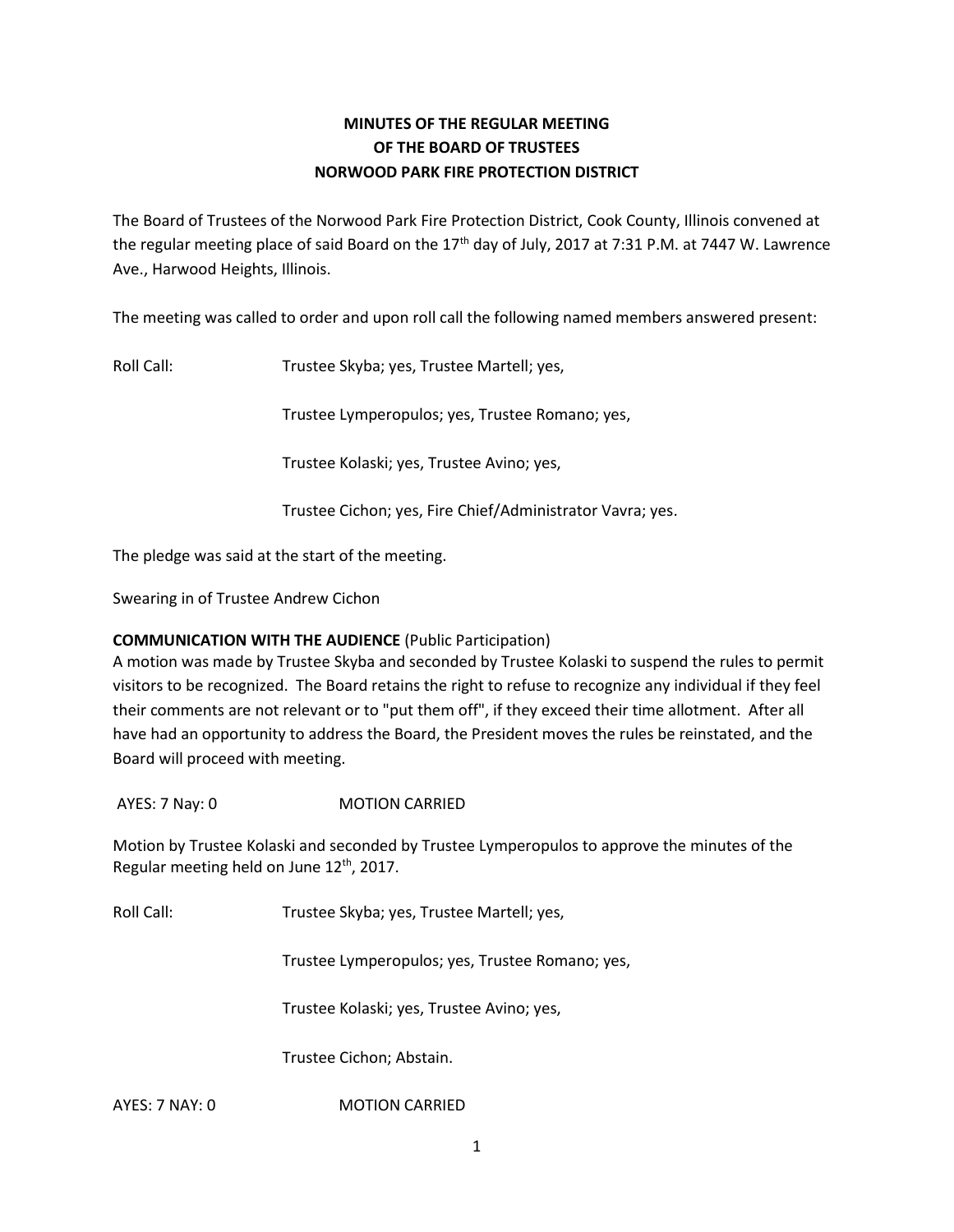Motion by Trustee Romano and seconded by Trustee Kolaski to approve and keep closed the minutes of the Closed Session meeting held on June 12<sup>th</sup>, 2017.

Roll Call: Trustee Skyba; yes, Trustee Martell; yes, Trustee Lymperopulos; yes, Trustee Romano; yes, Trustee Kolaski; yes, Trustee Avino; yes, Trustee Cichon; Abstain. AYES: 7 NAY: 0 MOTION CARRIED

Motion by Trustee Skyba and seconded by Trustee Lymperopulos to approve payment of all current disbursements in the amount of \$439,047.79.

Trustee Martell had Chief Vavra explain certain expenses.

Roll Call: Trustee Skyba; yes, Trustee Martell; yes,

Trustee Lymperopulos; yes, Trustee Romano; yes,

Trustee Kolaski; yes, Trustee Avino; yes,

Trustee Cichon; yes.

AYES: 7 NAY: 0 MOTION CARRIED

### **TREASURER'S REPORT**

Schedule of Assets (Arising from Cash Transactions) June 30<sup>th</sup>, 2017

Assets

| Checking and money market accounts (interest rate-APY):      |                |
|--------------------------------------------------------------|----------------|
| Byline Bank checking #4303503 (0.046%)                       | 12,550.55      |
| Byline Bank money market #4303498                            | 419,072.02     |
| Byline Bank ambulance billing money market #4304492 (0.295%) | 628,033.21     |
| Byline Bank-Medical #1003102                                 | 6,332.12       |
| Byline Bank- FSA #9990034868                                 | 2,884.75       |
| Total checking and money market accounts                     | \$1,068,872.65 |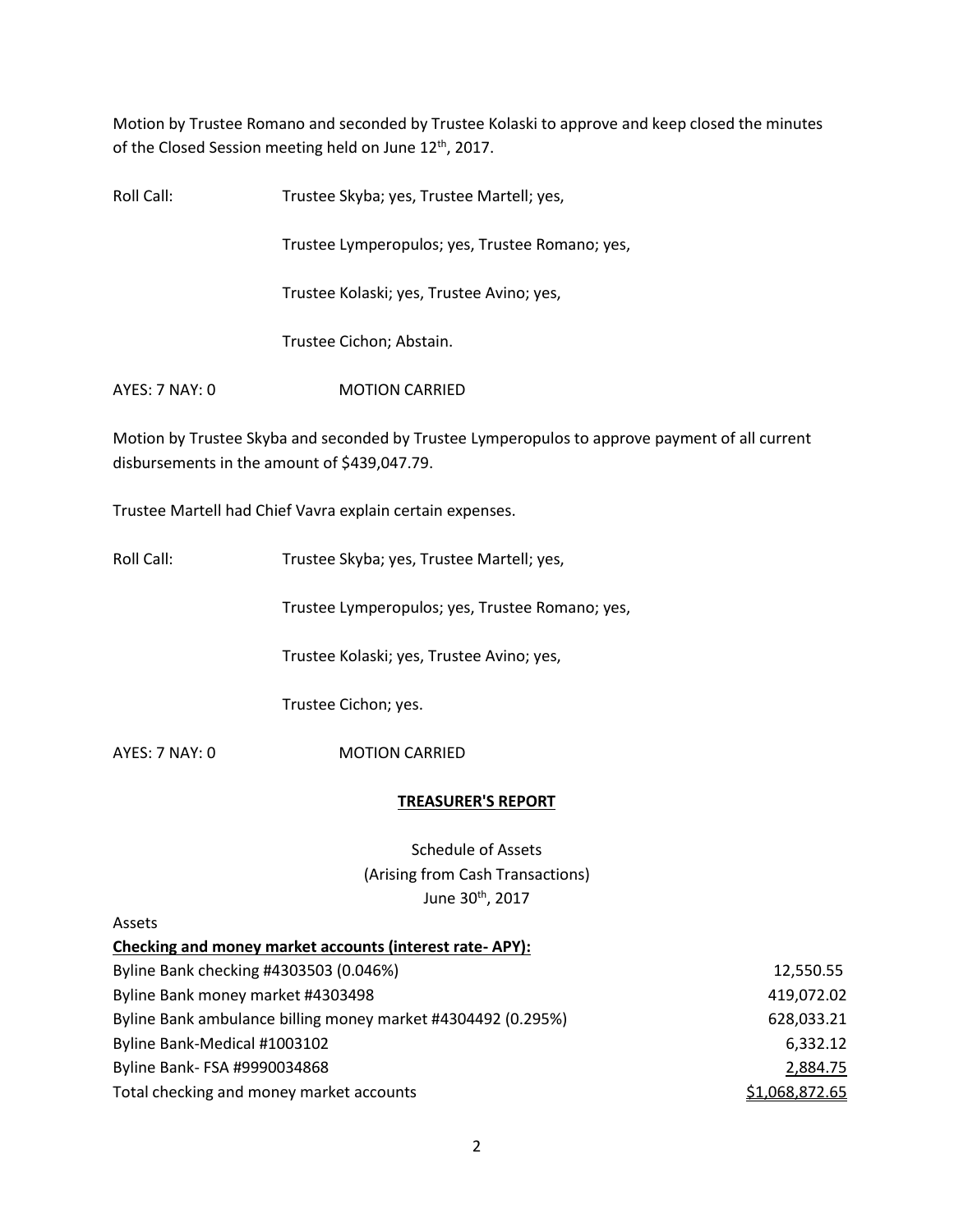## **Certificates of deposit (interest rate and maturity):**

| Belmont Bank (1.25%, 09/10/18) | 639,403.52     |
|--------------------------------|----------------|
| Belmont Bank (1.00% 08/05/18)  | 128,552.28     |
| Belmont Bank (1.35% 06/23/18)  | 434,178.81     |
| Belmont Bank (1.29%, 09/26/17) | 206,235.98     |
| Belmont Bank (1.00% 08/21/18)  | 533,861.37     |
| Belmont Bank (1.00% 07/19/18)  | 377,196.87     |
| Total certificates of deposit  | \$2,319,428.83 |
|                                |                |

Total checking, money market and certificates of deposit  $\frac{2}{3,388,301.48}$ 

Motion by Trustee Martell and seconded by Trustee Skyba to approve the Treasurer's report as presented from the Financial Statement for June 2017.

Trustee Romano stated that we have a CD due in September. Revenues are low before tax money being received. Discussed for the end of the fiscal year that the District is deficit \$200,000 prior to depreciation and GASB reporting which will increase the amount of the deficit. We will be drawing \$800,000 in reserves for expenses and pension fund for this year's budget. We are going to be focusing on going for bids and having estimates for everything we do.

| Roll Call:     | Trustee Skyba; yes, Trustee Martell; yes,       |
|----------------|-------------------------------------------------|
|                | Trustee Lymperopulos; yes, Trustee Romano; yes, |
|                | Trustee Kolaski; yes, Trustee Avino; yes,       |
|                | Trustee Cichon; yes.                            |
| AYES: 7 NAY: 0 | <b>MOTION CARRIED</b>                           |

## **Chiefs' Report:**

Chief Vavra included report in Trustee's packet.

June has been the busiest month to date.

Shredding was completed and destroyed 1,248 gallons worth of documents (the company measured the documents in a 96 gallon drum).

Met with IO Solutions for testing on hiring for next year, they are working on dates.

Chief and Deputy Chief met with Triton to discuss bringing an Associates program here. The lectures would be taped and the Chief would proctor the videos here.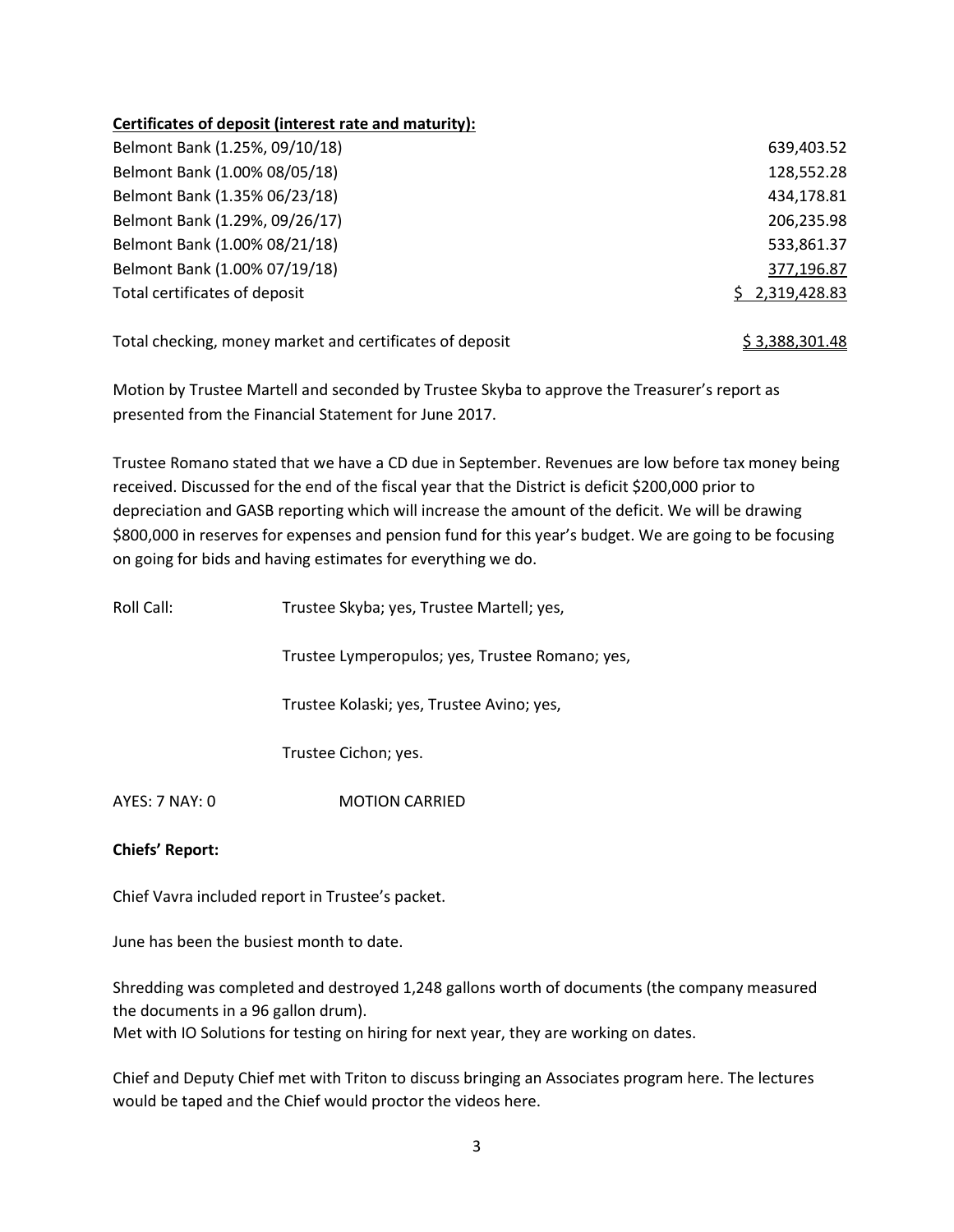TV's have been installed in the training room

Chief is setting up the dates for physicals with Health Endeavors.

Chief is working on the red shirts that will be worn by personnel, Trustees, etc.

Trustee Romano asked about the Firewall, Chief explained that all pieces are not in yet. Once everything is received, Doug will assist on getting it installed.

Trustee Skyba asked about the sleeping quarters, possible changes that will be made and if 2% Fund will be paying for it. Chief stated that no decisions have been made yet.

Trustee Martell asked about the TV's for the Board Room. Discussion on TV's.

Motion by Trustee Skyba and seconded by Trustee Kolaski to accept the Chiefs' Report for June 2017 as presented.

AYES: 7 NAY: 0 MOTION CARRIED

**President's Report:** Trustee Martell welcomed Trustee Cichon to the Board and stated that he has the Committee Appointments on the agenda.

#### **Committee Reports:**

Finance Committee- Trustee Romano stated they need to meet for the 911 Dispatch and Remount of Ambulance Box. Need to have an Actuary completed. Chief to get quotes.

Building and Equipment Committee- Trustee Lymperopulos stated they will have to review the Ambulance Box Remount bids.

Information Technology Committee-Trustee Martell states that this will be in the Finance Committee.

Policy Committee- Trustee Skyba stated he spoke with the two Commissioners and they will add the 60 hours of education to their Rules and Regulations for entry level firefighter.

Strategic Planning Committee- Trustee Martell stated they will meet prior to August meeting. Human Capital Committee- Trustee Skyba stated there is nothing to report.

Community Relations Committee-Trustee Avino stated he will be scheduling a meeting.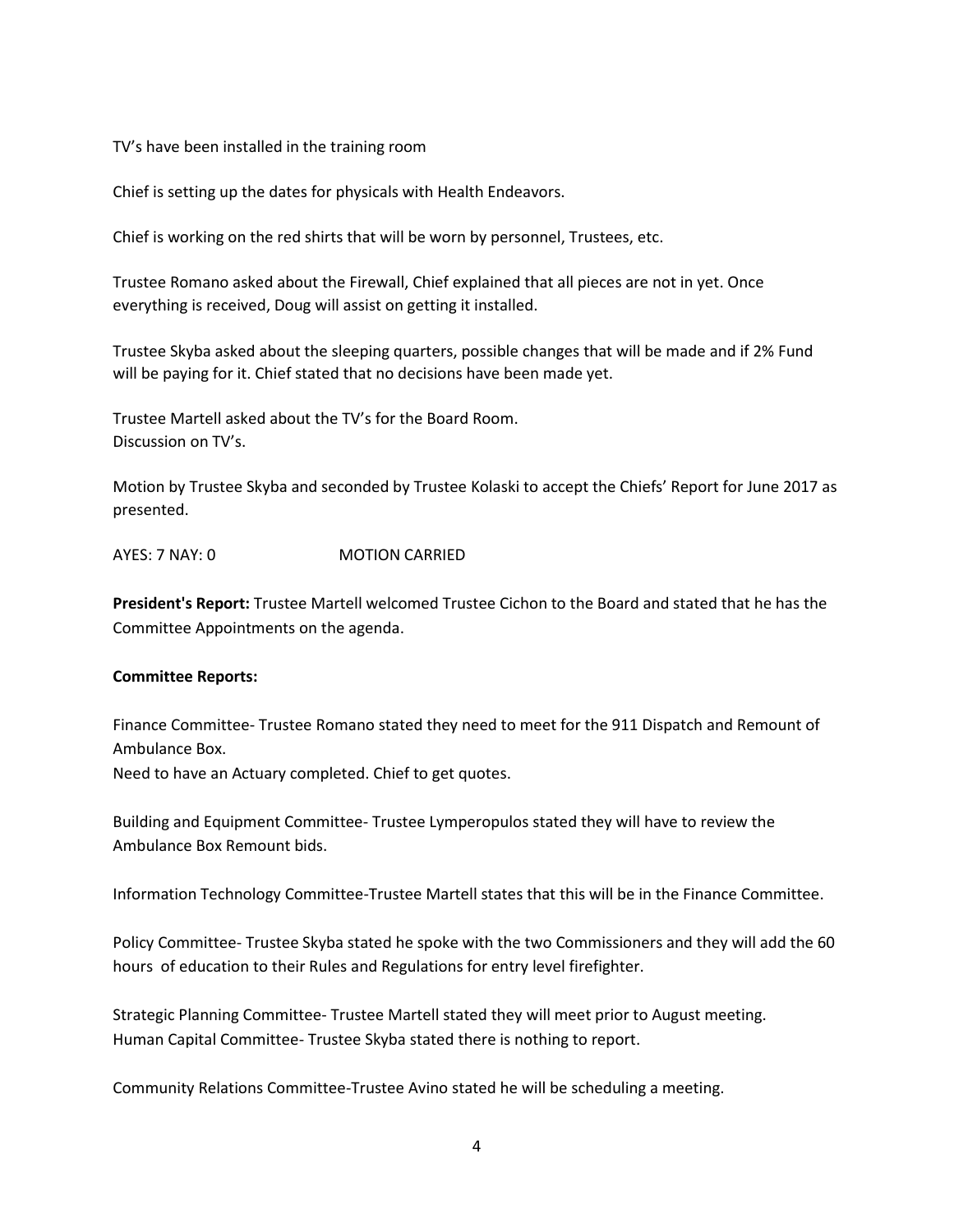Pension Fund Committee- Trustee Romano stated he will be attending the meetings as a non-voting member.

Motion by Trustee Kolaski and seconded by Trustee Cichon to go into Closed Session Pursuant to Section (2)(c)(1) of the Open Meetings Act (to discuss the appointment, employment, compensation, discipline, performance or dismissal of specific employees of the public body); and/or section  $(2)(c)(11)$ of the Act (pending, probable or imminent litigation) and 5 ILCS 120/2(c)(3) Selection of a person to fill a public office.

Went in to Closed Session at 8:22 P.M.

Returned from Closed Session at 8.52 P.M., no decision made, no votes taken.

Roll Call: Trustee Skyba; yes, Trustee Martell; yes,

Trustee Lymperopulos; yes, Trustee Romano; yes,

Trustee Kolaski; yes, Trustee Avino; yes,

Trustee Cichon; yes, Chief/Administrator Vavra; yes.

### **New Business:**

*Opening of the bids for the Remount of Ambulance 106's Box* (Received via E-mail, printed and put in envelopes)

Arrow, Rock Rapids, Iowa \$84,866.00 Foster Coach, Sterling, Illinois \$108,808.00

Trustee Lymperopulos asked if the remount included the new vehicle, the chassis and the remount of our box onto it. Chief did specify which chassis was wanted; the question is what part of the remount package is.

Motion by Trustee Lymperopulos and seconded by Trustee Romano to table action on the bids for a determination by staff and/or consultant as to the compliance with specifications.

This will go to the Building and Equipment Committee and then Finance Committee for review.

Roll Call: Trustee Skyba; yes, Trustee Martell; yes,

Trustee Lymperopulos; yes, Trustee Romano; yes,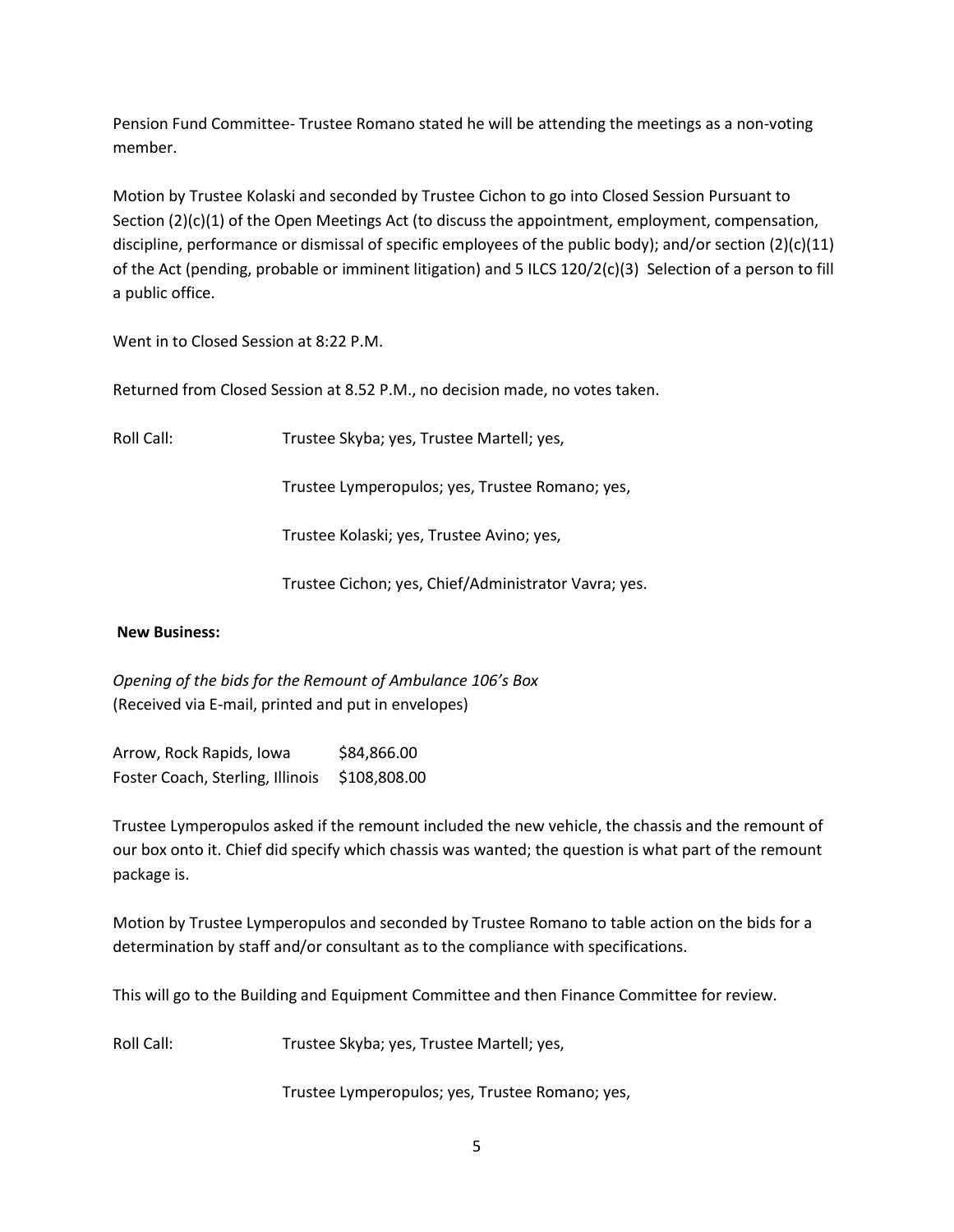### Trustee Kolaski; yes, Trustee Avino; yes,

Trustee Cichon; yes.

AYES: 7 NAY: 0 MOTION CARRIED

Appointment of Committees:

Trustee Romano- Chair Trustee Avino Trustee Martell Trustee Cichon Trustee Avino

### **Policy Committee <b>Human** Capital

Trustee Kolaski- Chair Trustee Skyba- Chair Trustee Skyba Trustee Kolaski Trustee Cichon Trustee Romano

Trustee Martell- Chair **Trustee Avino- Chair** Trustee Avino- Chair Trustee Skyba Trustee Martell

# **Fire Commissioner & Pension Board Governance & Oversight**  Trustee Cichon- Chair Trustee Kolaski Trustee Lymperopulos

**Finance & Information Committee Equipment Committee Building & Equipment Committee Technology Committee** Trustee Lymperopulos- Chair

## **Strategic Planning Community Relations**

Trustee Romano Trustee Lymperopulos

Motion by Trustee Skyba and seconded by Trustee Lymperopulos to approve the committee appointments as presented by the President.

Roll Call: Trustee Skyba; yes, Trustee Martell; yes,

Trustee Lymperopulos; yes, Trustee Romano; yes,

Trustee Kolaski; yes, Trustee Avino; yes,

Trustee Cichon; yes.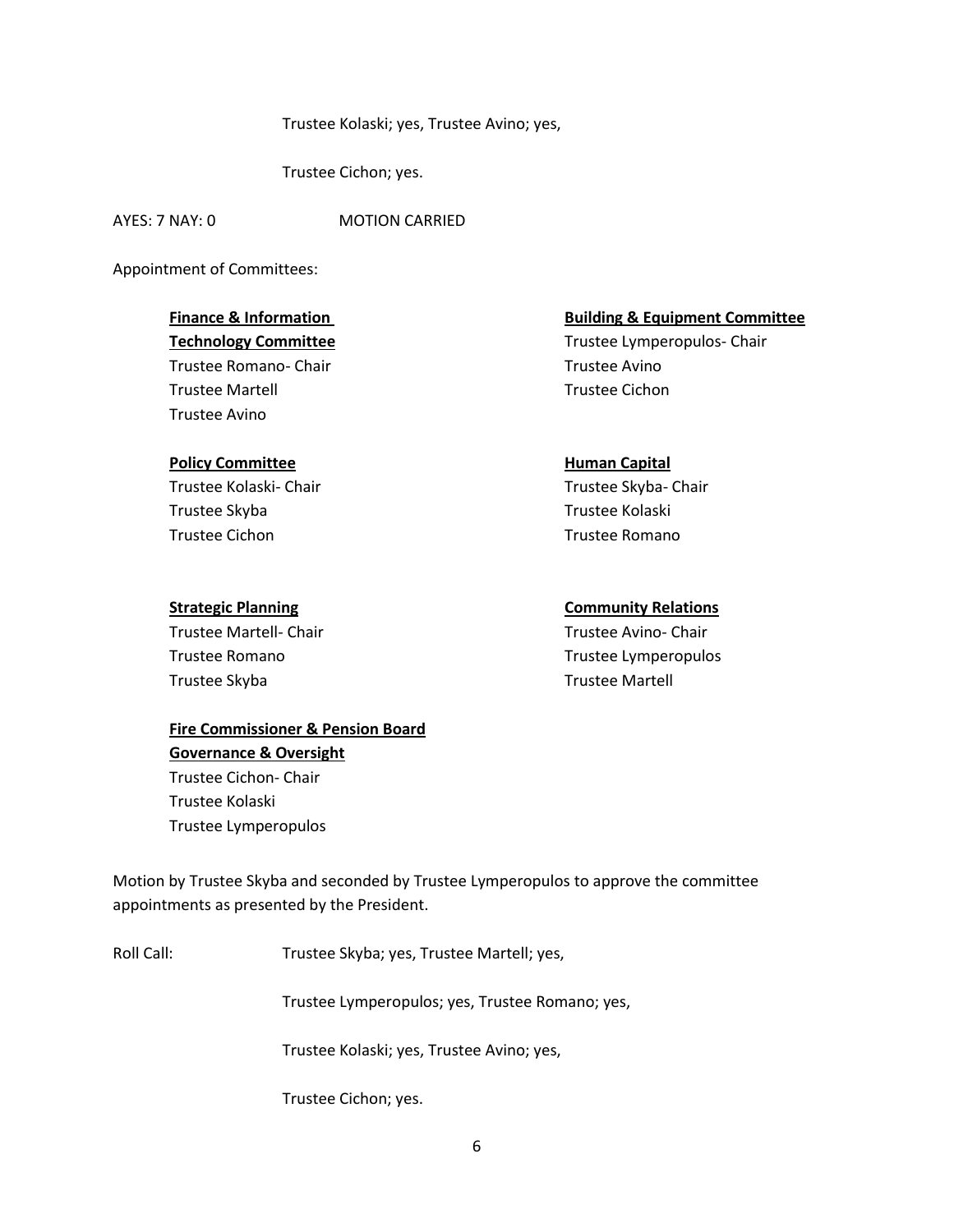## AYES: 7 NAY: 0 MOTION CARRIED

Motion by Trustee Skyba and seconded by Trustee Kolaski to table the dental insurance renewal with MetLife PPO.

Will ask for a 30 day extension on current policy.

Roll Call: Trustee Skyba; yes, Trustee Martell; yes,

Trustee Lymperopulos; yes, Trustee Romano; yes,

Trustee Kolaski; yes, Trustee Avino; yes,

Trustee Cichon; yes.

AYES: 7 NAY: 0 MOTION CARRIED

Motion by Trustee Romano and seconded by Trustee Skyba to approve the life insurance renewal with The Standard from August 1, 2017 through December 1, 2018.

Trustee Martell explained that The Standard quoted \$483.95/monthly and Dearborn quoted \$666.66/monthly, multiple other companies refused to quote due to the amount of retirees on the policy.

Explained that the policy is going until December 1, 2018 so that all policy start to be renewed at the same time in order to better serve employee with Employee Navigator.

Roll Call: Trustee Skyba; yes, Trustee Martell; yes,

Trustee Lymperopulos; yes, Trustee Romano; yes,

Trustee Kolaski; yes, Trustee Avino; yes,

Trustee Cichon; yes.

AYES: 7 NAY: 0 MOTION CARRIED

Motion by Trustee Martell and seconded by Trustee Lymperopulos to approve the destruction of Closed Session audio tapes from March 2015 up to and including January 2016.

Roll Call: Trustee Skyba; yes, Trustee Martell; yes,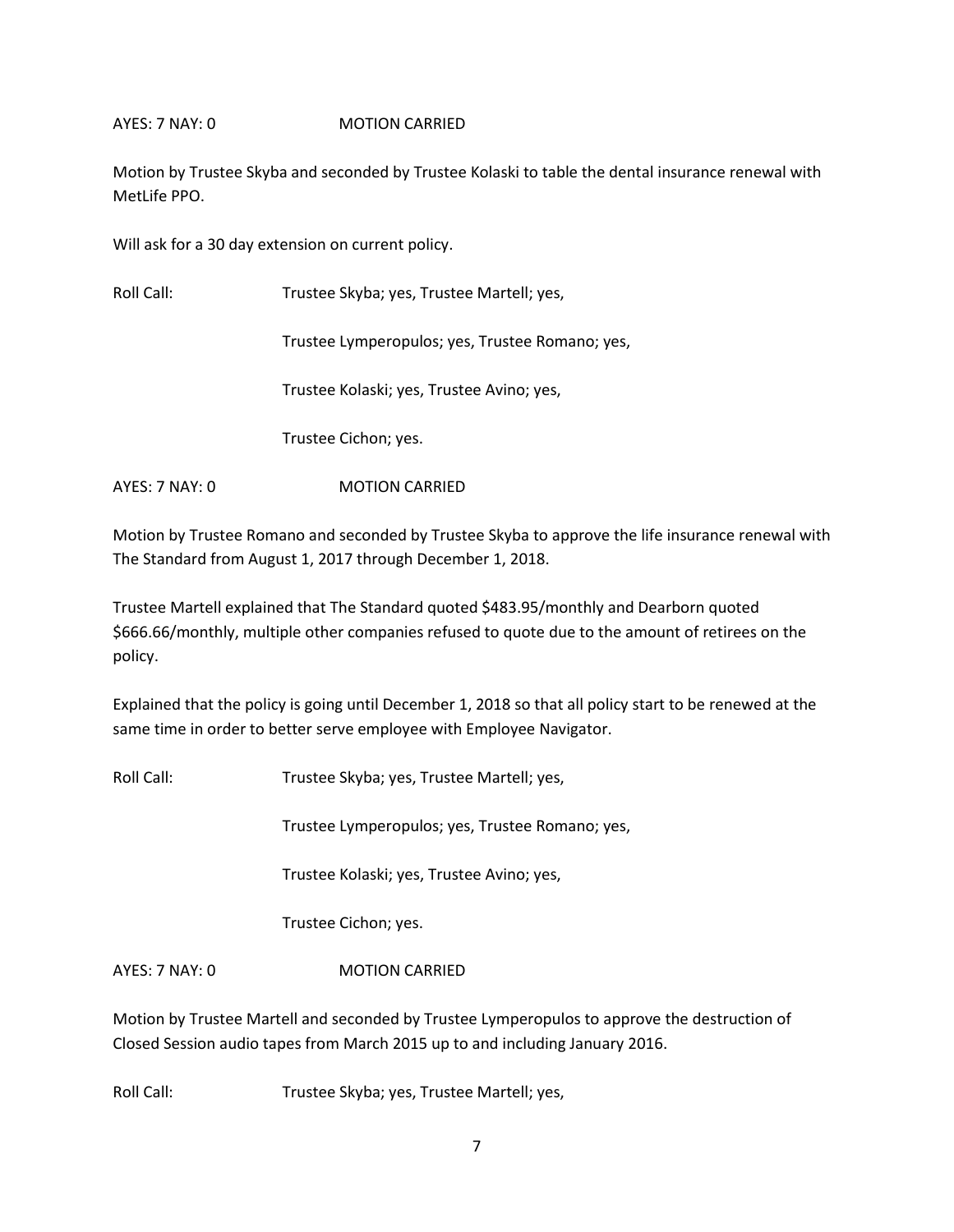Trustee Lymperopulos; yes, Trustee Romano; yes,

Trustee Kolaski; yes, Trustee Avino; yes,

Trustee Cichon; yes.

AYES: 7 NAY: 0 **MOTION CARRIED** 

Motion by Trustee Skyba and seconded by Trustee Martell to approve the appointment of Joe Russo to the Norwood Park Fire Protection District Pension Fund for a three year term, from July 1, 2017 to May 31, 2020.

Trustee Martell stated that Police Pension Board has 2 year terms and Fire Pension Boards has 3 year terms. We are going to stager the appointments.

Roll Call: Trustee Skyba; yes, Trustee Martell; yes,

Trustee Lymperopulos; yes, Trustee Romano; yes,

Trustee Kolaski; yes, Trustee Avino; yes,

Trustee Cichon; yes.

AYES: 7 NAY: 0 MOTION CARRIED

Motion by Trustee Skyba and seconded by Trustee Martell to approve the appointment of Kevin McCarthy to the Norwood Park Fire Protection District Pension Fund for a two year term, from July 1, 2017 to May 31, 2019.

Roll Call: Trustee Skyba; yes, Trustee Martell; yes,

Trustee Lymperopulos; yes, Trustee Romano; yes,

Trustee Kolaski; yes, Trustee Avino; yes,

Trustee Cichon; yes.

AYES: 7 NAY: 0 MOTION CARRIED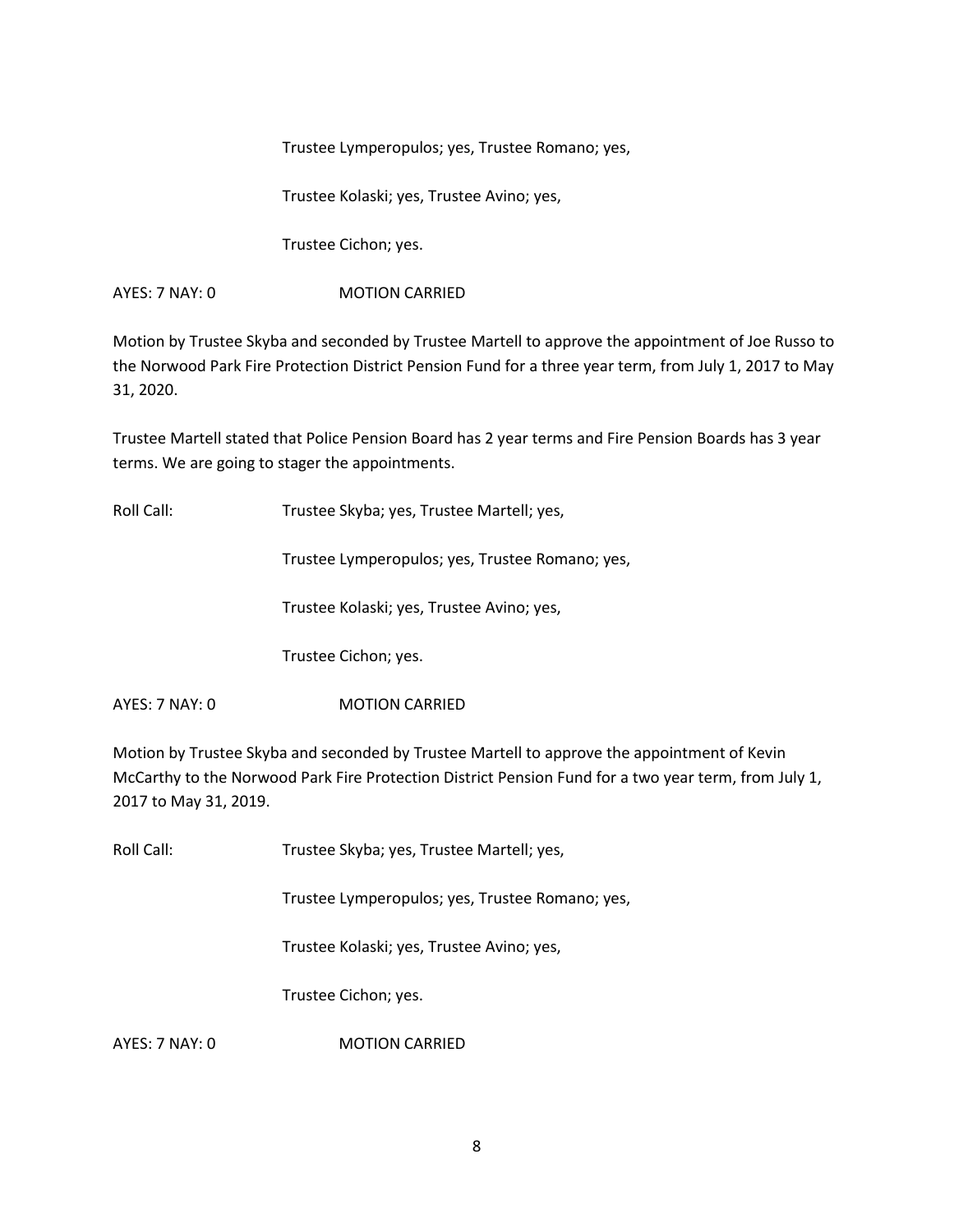Motion by Trustee Martell and seconded by Trustee Avino to go into Closed Session Pursuant to Section (2)(c)(1) of the Open Meetings Act (to discuss the appointment, employment, compensation, discipline, performance or dismissal of specific employees of the public body); and/or section (2)(c)(11) of the Act (pending, probable or imminent litigation), 5 ILCS 120/2(c)(3) Selection of a person to fill a public office and approval or review for public disclosure (ILCD 120/2(c)(21)).

| Roll Call:                                                                                                                                                     | Trustee Skyba; yes, Trustee Martell; yes,                                     |  |  |
|----------------------------------------------------------------------------------------------------------------------------------------------------------------|-------------------------------------------------------------------------------|--|--|
|                                                                                                                                                                | Trustee Lymperopulos; yes, Trustee Romano; yes,                               |  |  |
|                                                                                                                                                                | Trustee Kolaski; yes, Trustee Avino; yes,                                     |  |  |
|                                                                                                                                                                | Trustee Cichon; yes.                                                          |  |  |
| AYES: 7 NAY: 0                                                                                                                                                 | <b>MOTION CARRIED</b>                                                         |  |  |
| Went into Closed Session at 9:12pm                                                                                                                             |                                                                               |  |  |
|                                                                                                                                                                | Returned from Closed Session at 10:52 P.M., no decision made, no votes taken. |  |  |
| Roll Call:                                                                                                                                                     | Trustee Skyba; yes, Trustee Martell; yes,                                     |  |  |
|                                                                                                                                                                | Trustee Lymperopulos; yes, Trustee Romano; yes,                               |  |  |
|                                                                                                                                                                | Trustee Kolaski; yes, Trustee Avino; yes,                                     |  |  |
|                                                                                                                                                                | Trustee Cichon; yes, Fire Chief/Administrator Vavra; yes,                     |  |  |
| Motion by Trustee Kolaski and seconded to Trustee Lymperopulos to table the approval of Deputy Chief<br>contract with Daniel Johnson until the August meeting. |                                                                               |  |  |
| Roll Call:                                                                                                                                                     | Trustee Skyba; yes, Trustee Martell; yes,                                     |  |  |
|                                                                                                                                                                | Trustee Lymperopulos; yes, Trustee Romano; yes,                               |  |  |
|                                                                                                                                                                | Trustee Kolaski; yes, Trustee Avino; yes,                                     |  |  |
|                                                                                                                                                                | Trustee Cichon; yes.                                                          |  |  |
|                                                                                                                                                                |                                                                               |  |  |

AYES: 7 NAY: 0 MOTION CARRIED